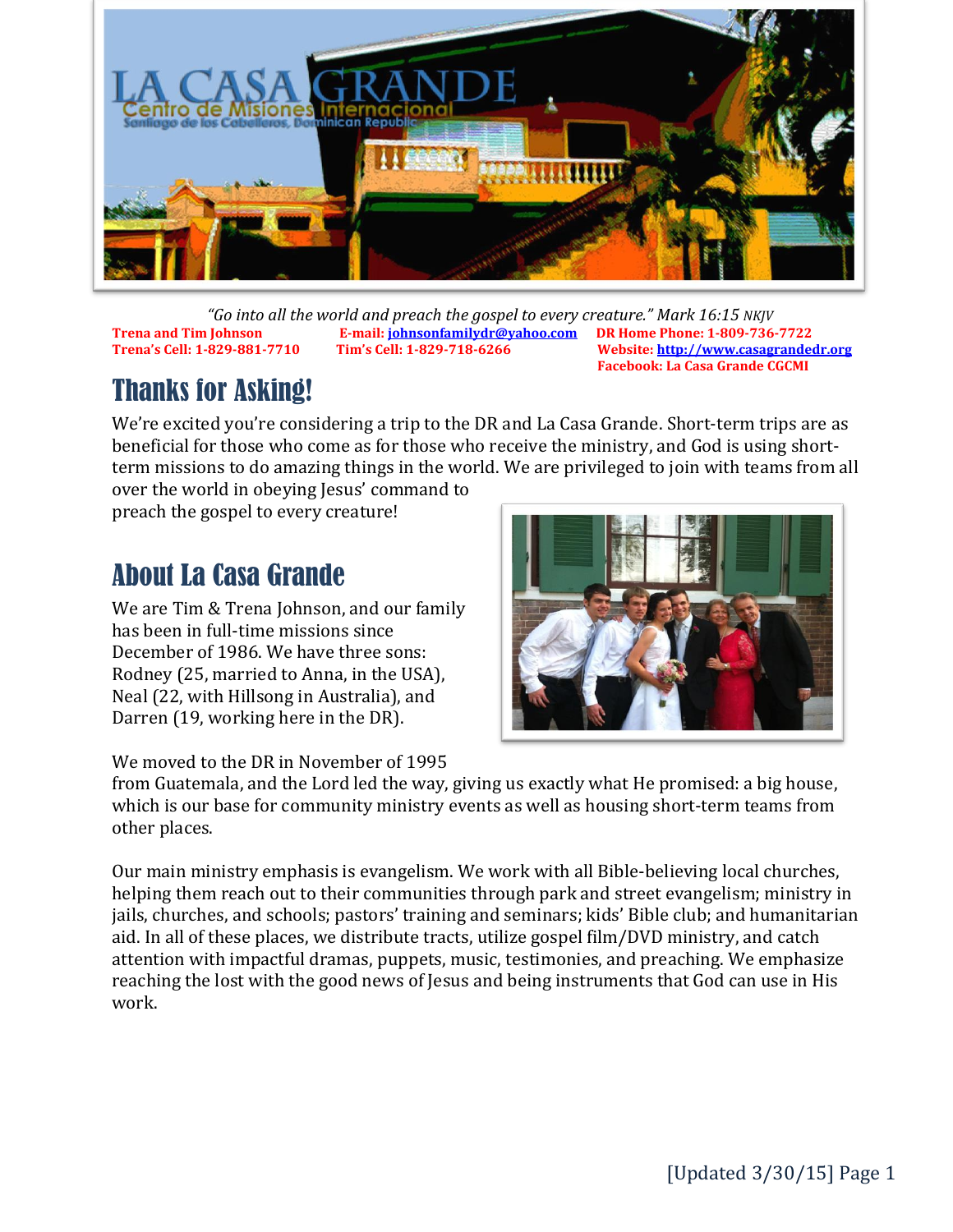# So What Does a Short-term Trip to La Casa Grande Look Like?

We're glad you asked! The following sections should give you an idea of what you can expect, as well as some helpful packing information. Also make sure you check out our Outreach Preparation handout, which will help you know how to get ready!

A video a visiting team made can be viewed at: <http://www.youtube.com/watch?v=CNHYKMK635M>

## Staying at La Casa Grande

Part of our ministry is receiving missions groups. We're not a resort, but we do want people to enjoy their time here even amidst the busy ministry opportunities. We recommend a stay of 7 to 14 days, 10 days being a common choice, depending on the participants' ages.

When groups come, they stay right here on the mission base's first floor; our personal home is on the second floor. We have several dorms that sleep 8 to 12 people each, and a few private rooms for couples or families with small children. Rooms can be rearranged to meet the needs of the group. We host many family groups, youth groups, and men's groups. We do not have a minimum group size, but we are able to house and transport up to about 40 people.

We have men's and women's restrooms with flush toilets and hot showers. Our electricity is 110V and the same plugs as the USA, although the electricity often goes out.

Meals are served "family buffet style" for breakfast, dinner, and supper. Please let us know in advance if anyone on your team has any medical dietary restrictions. We do ask team members to help with dishes and meal cleanup.

We also have a swimming pool (open only at specific times, with separate swim times for guys and girls). We have a big backyard, with volleyball on the grass, a full basketball court, and a thatched-roofed gazebo for relaxation and fellowship.

One small washing machine is available, though we do ask that you only wash what's necessary, like team T-shirts or costumes for dramas. Please bring your own laundry soap. We don't have a dryer, but line-dried smells better anyway, right?

Wi-Fi is available if you bring your own computer or other device. You can purchase phone calling cards, use our landline for \$.20/minute (international), or you can download Skype on your device to call home for free! For parents' peace of mind, you may wish to set up a phone chain or Facebook group so each family can stay in touch with ministry and prayer requests from the team.

### Do You Need to Know Spanish?

Well, the DR is a Spanish-speaking country, so if you do, or just want to brush up on your travel-guide vocabulary, great! But we are available and willing to interpret for you, something we count on doing for most of our teams.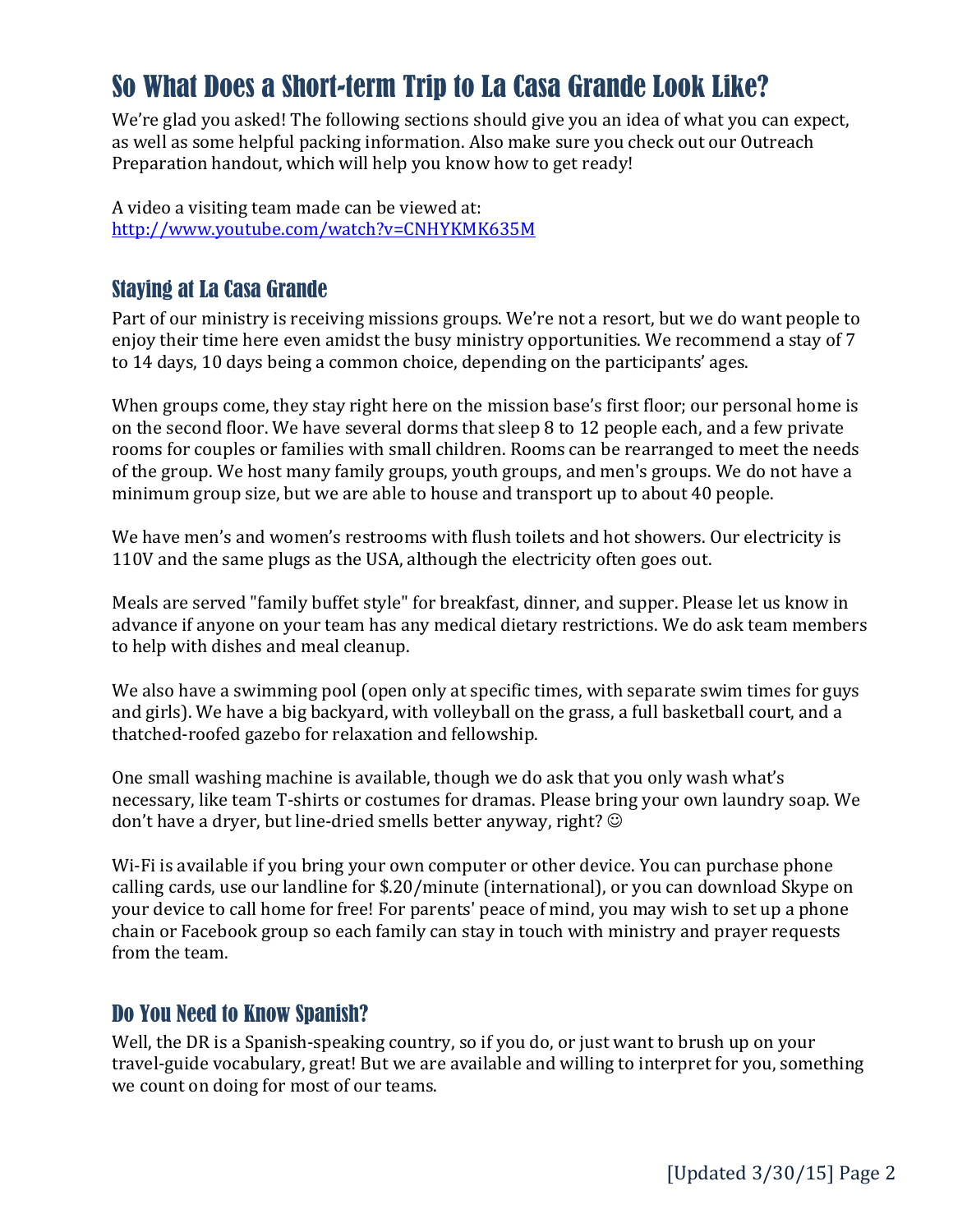## Ministry with La Casa Grande

We are not a big organization, but our hearts' desire is to give those who are with us an opportunity to experience life and ministry here just like we do. During your stay, we'll plan to visit at least one Spanish church and fellowship with our brothers and sisters in Christ here.

As you're getting ready to come, work with your group to build unity and to be ready to share the love of Jesus with the people of the Dominican. Prepare testimonies to share in our evangelistic outreaches (check out the Outreach Prep handout). Also look at the individual talents of your group members. Music, drama, puppets, and any other forms of sharing the gospel are effective. Do you dance? Do you juggle? Do you play sports? We can use it!

We have a sound system (microphones, music hookups, etc.) we take with us and set up at all outreaches, so everyone can hear! As far as music for dramas goes, we are able to play from digital sources (not CDs, sorry).

This is a great opportunity for you to focus on God's purposes in the nations, developing yourself personally and getting ready spiritually. In our experience, the more you put into a short-term trip, the more you have to offer, and the more you take home with you when it's over.

Our daily schedule changes, often at the last minute, depending on the number of outreaches we do. It could go something like this:

| $7:15$ a.m.  | Rise, get ready, and personal devotions                                   |
|--------------|---------------------------------------------------------------------------|
| $8:00$ a.m.  | <b>Breakfast</b>                                                          |
| $8:30$ a.m.  | Group devotions and getting focused for the day's outreaches              |
| $9:15$ a.m.  | Clean up the kitchen, dorms, and dining area                              |
| $10:00$ a.m. | Personal devotions and practice time for skits, dramas, songs             |
|              | Work project on the mission base or a morning outreach                    |
| $11:00$ a.m. | Meal prep help in kitchen                                                 |
| $12:30$ p.m. | Dinner (our main meal of the day)                                         |
| $1:15$ p.m.  | Clean up                                                                  |
| $2:00$ p.m.  | Afternoon ministry outreach or girls' swimming                            |
| $3:00$ p.m.  | Afternoon ministry outreach or guys' swimming                             |
| $5:30$ p.m.  | Supper                                                                    |
| $6:00$ p.m.  | Get ready for evening outreach                                            |
| $6:30$ p.m.  | Leave for evening outreach                                                |
|              | After outreach: time of group sharing, prayer and testimonies of the day. |
| $11:00$ p.m. | Lights out (depending on schedule)                                        |
|              |                                                                           |

When we have teams, one day a week at 10:00 a.m. 150-400 neighborhood kids walk to La Casa Grande for Kids Club. It would be great if your group could prepare something for them. Most have accepted Jesus as their Savior and are growing in their faith, but come from homes where their parents are either non-Christians or new believers.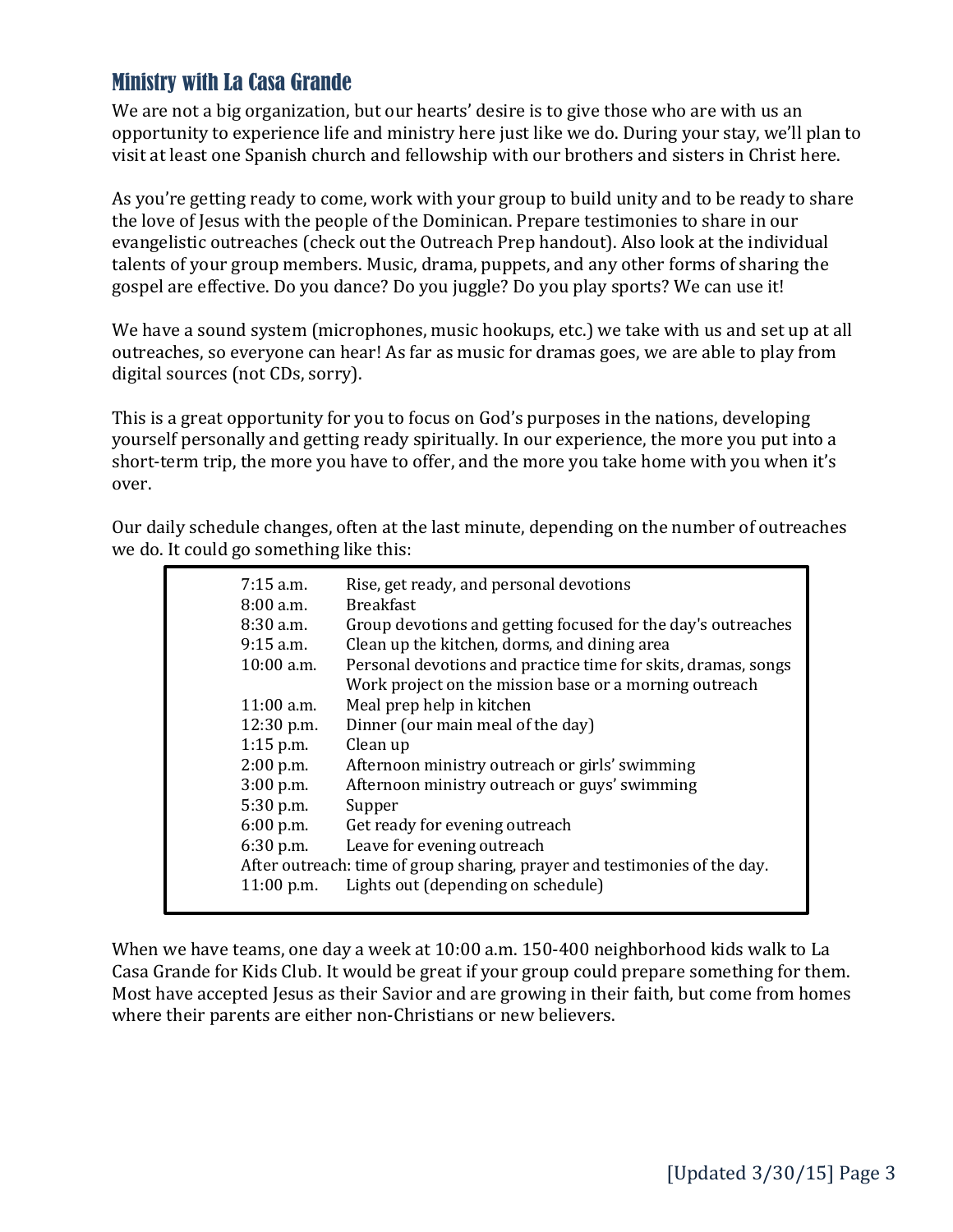## Travel to the Dominican

**Passport:** Each adult and child needs a valid, current passport. If you don't have one or need to renew yours, start here:<http://travel.state.gov/>

**Flights:** Book your flight into Santiago, Dominican Republic (STI). Not Santiago, Chile! Do not book a flight into Santo Domingo without permission from us; Santo Domingo is far away and flights there will incur additional transportation costs.

**Age Limit:** La Casa Grande does not have a minimum age limit, but the airlines and the DR government require written, notarized permission for minors to travel abroad without their parents. The US Embassy recommends this on their website.

**Immigration Form:** On the plane to the DR, flight attendants will usually hand out an immigration form which must be completed before you go through customs. (If traveling from a country other than USA, please check with a travel agent or your own national regulations.) On the line where it asks where you will be staying, put:

La Casa Grande, Calle 20 Casa #11 Gurabo, Santiago, Dominican Republic. The purpose of the trip is "tourist" or "pleasure"

The flight info they request will be your last flight leaving the States. Your port of arrival

will be STI if you are coming into the Santiago airport.

See also[: http://dr1.com/travel/prepare/documentation.shtml](http://dr1.com/travel/prepare/documentation.shtml)

**Tourist Card:** If you're traveling on a USA or Canadian passport, you will need to get a tourist card, which costs \$10 USD. You will be directed to a line to purchase this before going through customs in the DR airport. There is typically no physical card; it's more a fee you pay on entry. **Departure Tax:** The DR charges a \$20 USD departure tax. Currently the tax is being added into the ticket purchase price, so that fee is paid in advance with your tickets. The government charges are subject to change.

**Other Resources:** There are a couple of DR info websites that may be of interest to you: [http://travel.state.gov/travel/travel\\_1744.html](http://travel.state.gov/travel/travel_1744.html) [http://travel.state.gov/tips\\_caribbean.html](http://travel.state.gov/tips_caribbean.html)

### Vaccinations and Malaria Tablets

We personally do not take any additional shots other than those recommended by general immunization. You may check with your local health department to see if there would be any other recommendations for shots. Concerning malaria tablets, we neither take them nor do we generally recommend them to teams coming. Cases of malaria are uncommon here. There may be some risk, but taking the tablets presents an almost equal risk, as with any other strong medication. Do as you feel comfortable.

Two common, though now infrequent, mosquito-borne illnesses are chikungunya and dengue fever. However, there are no preventative medications at this time. Your best defense against these trip-wreckers is to arm yourself with bug spray that is a minimum of 30% DEET and spray regularly, since the insects are day-biters. Alternative sprays are typically not as effective against mosquitos that carry these diseases. So far we've never had a team member who followed these guidelines come down with any of these.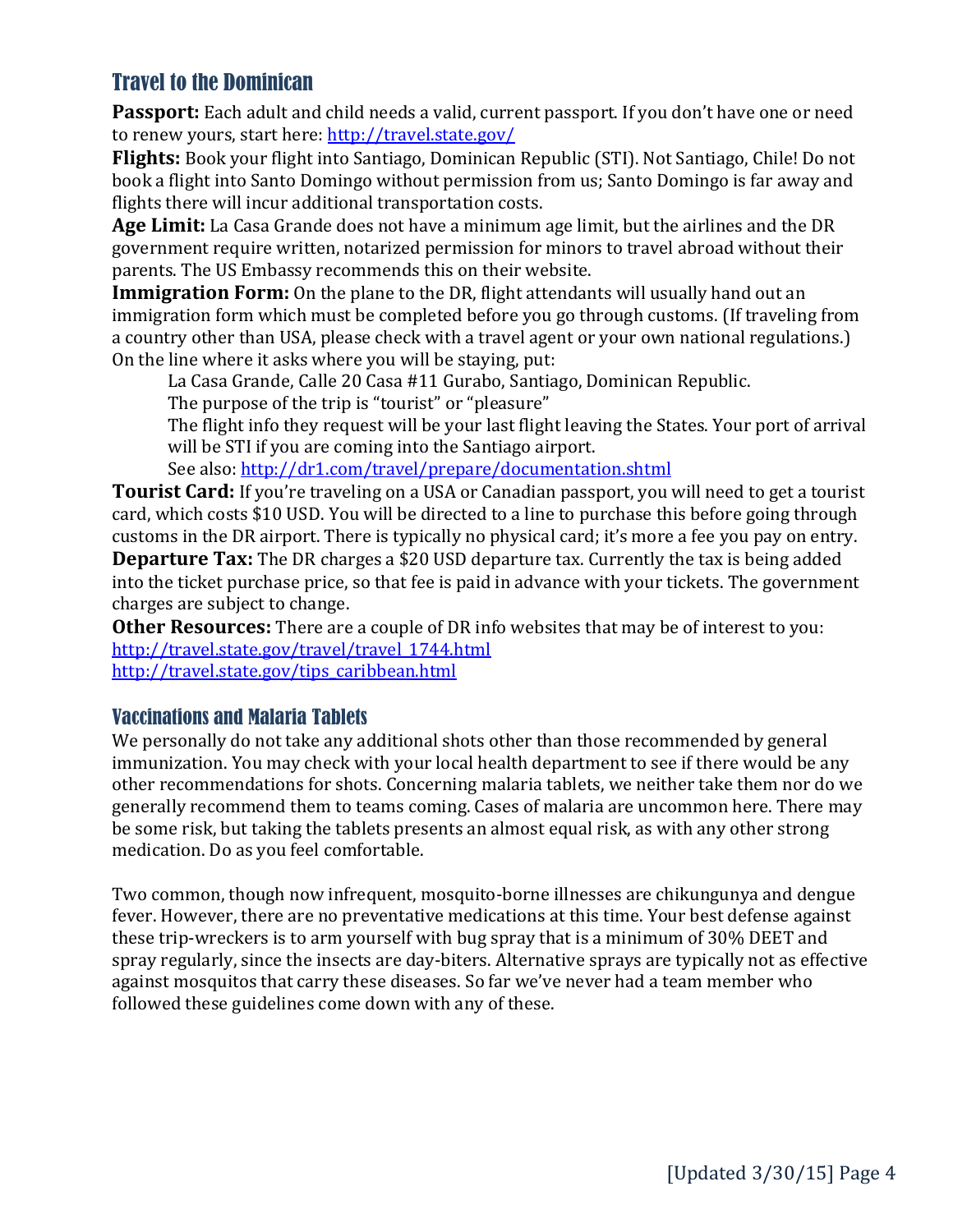## Health Insurance

If you or your team members do not have foreign health coverage, here is the website of a Christian company that offers group and individual health and medical evacuation insurance (both are highly recommended) for short- or long-term trips at reasonable prices. They are called Good Neighbor Insurance.

Check them for a quote: <http://www.gninsurance.com/short-term-team/>

### Emergency Information

You may give our phone numbers to family so that they can call in case of emergency.

### Calculating the Cost

- Ministry expenses: \$40/person per day. This includes a room and 3 meals a day, as well as ground transportation to and from the airport and to all ministry outreaches.
- Tourist Visa: \$10
- Round-trip Airfare: Averages \$550-\$800. This includes the Dominican exit tax. We're happy to offer tips and tricks about our flight-search methods.
- If you're a group leader, you may want to factor in a little extra for incidentals or extra group meals before or after you're on base with us, or even to sow into a ministry here in the country.

## La Casa Grande Dress Code

Though "mission trip" often conjures images of less-than-stylish apparel, we might say that a better guideline is to choose clothing that glorifies God, does not cause offense or temptation, and and is honoring to the culture in which we are ministering.

About honoring the culture: Dominicans in general are very conscientious about what they wear, trying hard to look their best despite what they have or don't have, as a way of showing respect to those around them. Ladies in church usually dress business casual or nicer (stylish dresses, or pencil skirts and nice blouses, and high heels or dressy sandals), and men typically go in button-down shirts and Docker-style pants, almost never wearing shorts in public. We need to be mindful and respectful of both cultural differences and anyone to whom we are presenting an image of Christ. So we'd encourage group members to dress well, remembering that we represent not just ourselves, but our ministry and God's love, too.

That said, aside from church times, the Casa Grande dress code is pretty casual.

- At the base, long/Bermuda style shorts (or capris) are acceptable for both men and women, as well as T-shirts or sleeveless shirts (no spaghetti straps, tight fits, or bared midriffs, please—seriously, guys, that goes for you too!). Just keep modesty in mind!
	- o Ladies, skirts are great, and sometimes the coolest clothing option. Just no miniskirts or tightfitting shorts, *por favor.* Knee-length is a good skirt guideline.
	- o Men, shirts are required at all times, except when swimming.
	- o Light cotton clothes are usually coolest.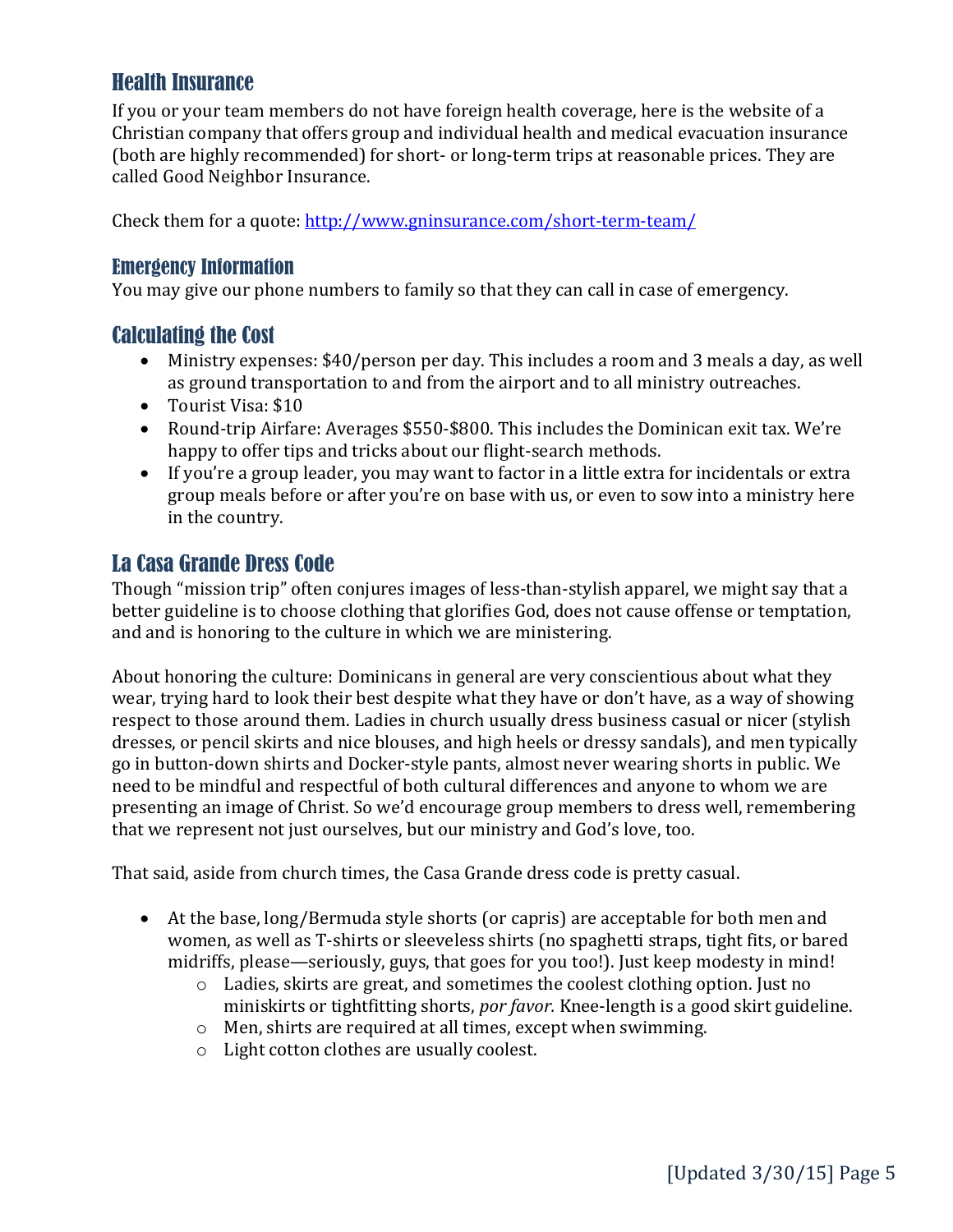- Footwear
	- o Ladies, sandals are appropriate anytime.
	- o Guys, sandals are great unless we are going into the prison or government buildings—then enclosed shoes are required.
	- o Rubber flip flops are useful for showering and beach days, but not really appropriate for church ministry times.
	- o We highly recommend bringing comfortable walking shoes.
- Ministry times, when the dress code changes:
	- o Ladies, we usually ask that you wear modest skirts or dresses for ministry in church settings, though capris or long pants/jeans are permitted for outdoor services. No shorts for ministry sessions!
	- o Guys, for ministry times you should wear long pants, and no tank tops or sleeveless shirts. Yes, you read it right—no shorts! In churches, dress pants are usually most appropriate. Jeans are often okay if they are neat and clean, but you may find them too hot.
	- o Note: boys under 12 years old may wear longer shorts.
- Swimsuits
	- o Ladies: Please be as modest as possible with your swimwear. Wear shorts over high-cut leg openings, no two-piece suits.
	- o Gentlemen: Please wear modest, loose-fitting, longer-style swim trunks (leave the Speedo at home, please).
	- o Girls and guys will have separate swim sessions at the mission base.
- Please avoid clothes that promote questionable or illegal activities such as alcohol, smoking, and drugs; also avoid clothes with suggestive messages or graphics on them.
- Jewelry
	- $\circ$  Please be conservative when you select jewelry to bring along. Wearing a lot of expensive jewelry can cause division and distraction in ministry settings or draw too much attention on the streets.
	- o Body piercings other than earrings (for women only) are not acceptable in most ministry settings. We suggest that you leave them home or be prepared to take them out.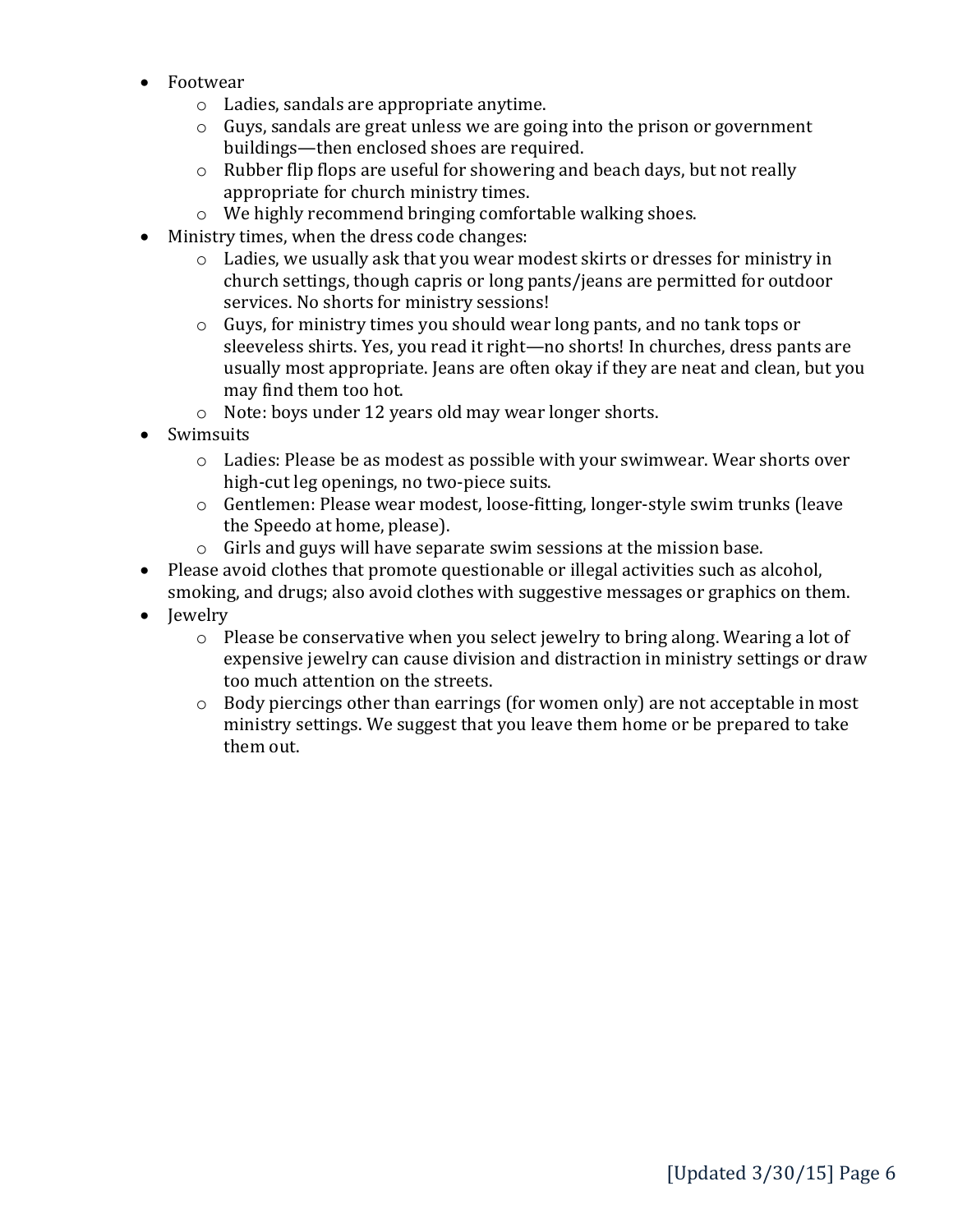## Packing for a Missions Trip to the Dominican Republic

We recommend bringing the maximum number of suitcases permitted by your airline. This does two things—it allows extra space for souvenir purchases, and also provides some room in case we need you to bring anything with you when you come. **Please contact us prior to the trip to find out if we need you to transport some items.**

Don't forget to pack your carryon with a change of clothes and other essentials, in case your baggage gets delayed! Check the TSA regulations regarding how to use smart packing of your electronics and liquids to avoid security hassles at the airport:<http://www.tsa.gov/>. Our list is NOT exhaustive, and some items may not apply to you—add or subtract as you need.

#### **For travel:**

- Passport
- Boarding passes
- Money belt
- \$10 USD for tourist visa

### **For ministry:**

- Bible/sermon notes
- Journal/notebook/paper/pens
- Supplies/props for dramas, puppet skits, singing
- Music for outreach singing/dramas/dances. It's best to have it on an MP3 device such as an iPad, iPod, iPhone, cell phone, flash drive (our sound system does not allow for CDs). You may want a backup copy in case of technical problems with one device.
- Music/instruments
- Small gifts/toys for kids in outreaches. (You'll meet hundreds of kids—things like yarn bracelets, stickers, and balloons are often great—see the Outreach Prep handout)

### **For hygiene:**

- Toiletries (pack in Ziploc bag as per TSA regulations. Also prevents spillage)
- Razor, shaving cream
- Toothbrush/paste/floss
- Soap, shampoo/conditioner
- Comb/brush
- Facial cleanser/scrub
- Tissues, Q-tips, nail clippers, scissors (pack according to TSA)
- Hand sanitizer or antibacterial towelette packs
- Contact lens solution, case, glasses case
- Deodorant

### **Clothing:**

**Men**

- Necktie/suit jacket (very optional)
- Handkerchiefs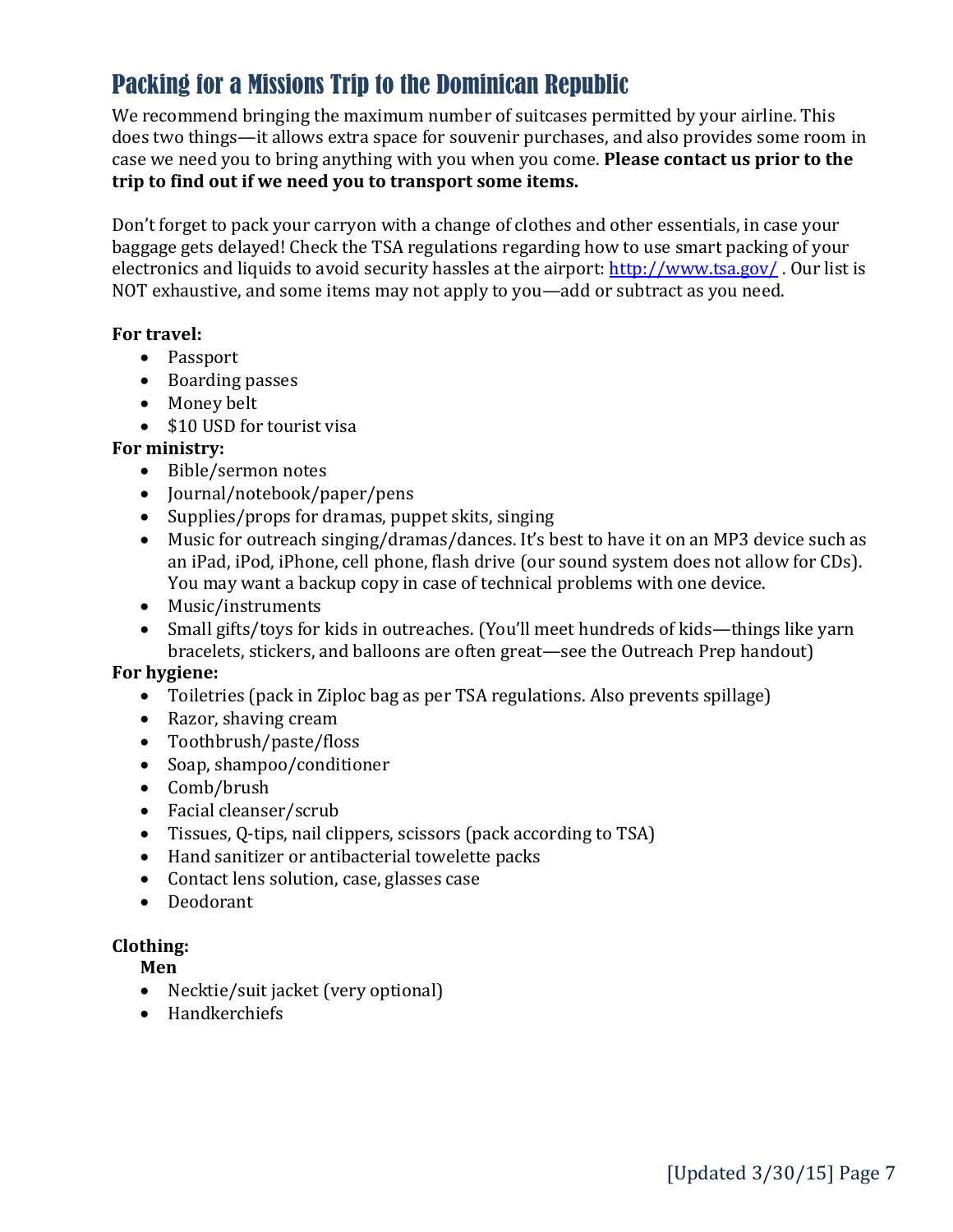### **Ladies**

- 3-5 dresses/skirts, often required
- Cosmetics (conservative)
- Sanitary needs
- Hair fixers (hairspray recommended with this humidity!)
- Slip(s)/Nylons (if appropriate; nylons very optional)

### **General**

- 4-6 pairs of slacks, jeans, capris, etc.
- 6-8 shirts/blouses (possibly 1 with long sleeves for bug/sun protection)
- 1 set of older work clothes (more if you are on a work team)
- Long shorts (leisure time only)
- Pajamas, robe(lightweight and modest)
- Underclothes and socks
- Sweater or jacket (lightweight)
- Shoes and sandals (comfortable)
- Flip flops for showering
- $\bullet$  Belt(s)
- Umbrella/raincoat or poncho
- Hat for the sun and heat, sunglasses
- Swimwear and beach towel

### **For personal use:**

- Non-electric alarm clock (electricity frequently goes out)
- Ear plugs (for travel as well as LOUD Dominican churches  $\circledcirc$ )
- Computer/Wi-Fi-capable device (at your own risk); chargers
- Dirty clothes bag (pillow case)
- Water bottle (sports type; must be empty before going through airport security)
- Flashlight with extra batteries—the electricity goes out frequently
- English/Spanish dictionary
- Insect repellent/bite ointment
- Sunscreen (very important this close to the equator), sunburn treatment
- Laundry soap
- Cheap watch (maybe to give away when you leave)
- Photos of your family (to show to your new friends)
- First aid kit
- Personal medicines (vitamins/allergy tabs/aspirin/caladryl/epi-pen/anti-diarrheal)
- Personal snacks like: gum, candy, dry fruit, granola bars, crackers, peanut butter
- Spending money (for souvenirs, gifts, ice cream, Coke). Money can be cash or blank personal check, but NO traveler's checks. We can convert cash to DR pesos here at our local money changer where the rates are better.
- Email addresses of friends/relatives/supporters,
- Camera/batteries/accessories/charger
- Larger groups may need to bring some sheets and towels.